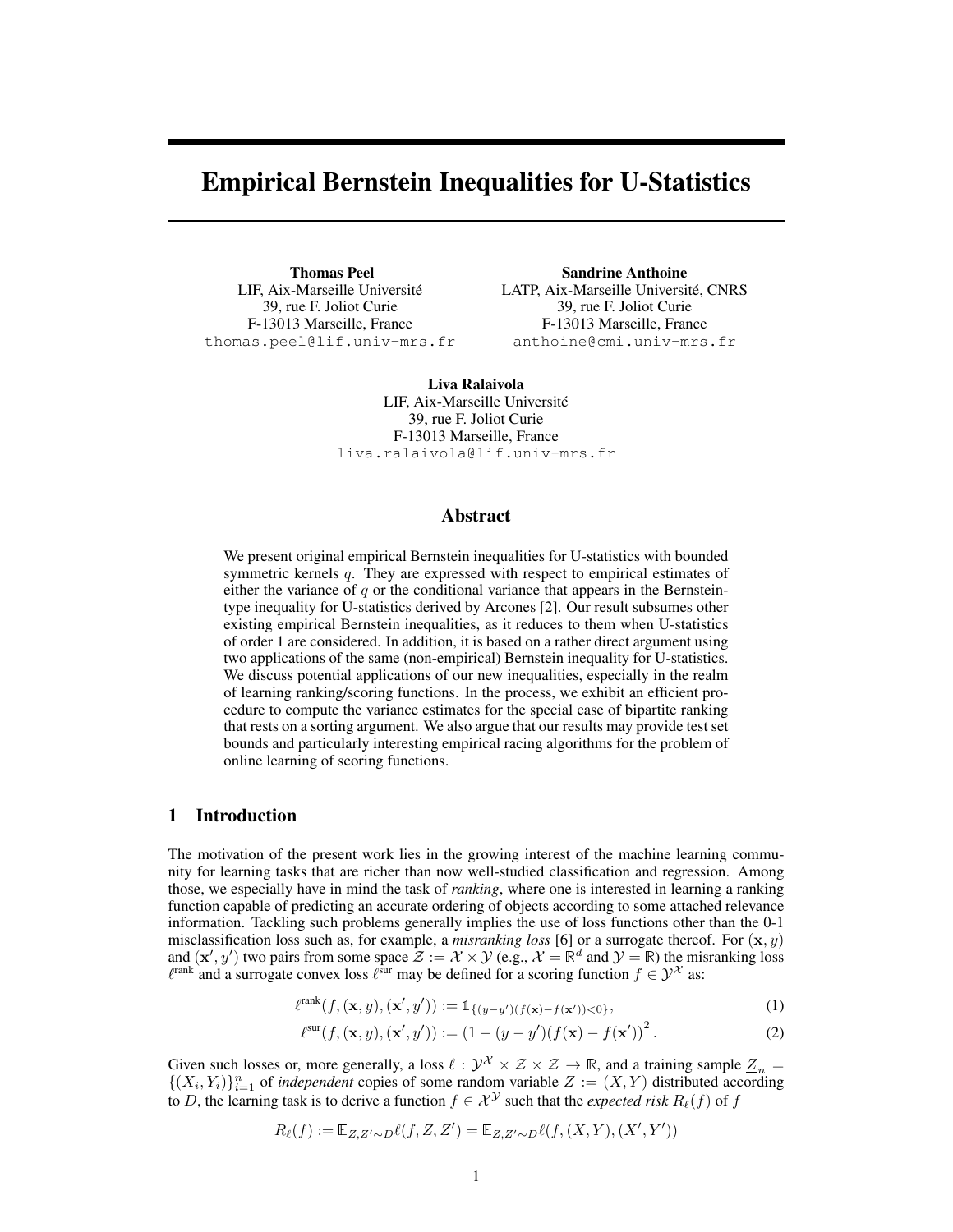is as small as possible. In practice, this naturally brings up the empirical estimate  $\hat{R}_{\ell}(f, \underline{Z}_n)$ 

$$
\hat{R}_{\ell}(f, \underline{Z}_n) := \frac{1}{n(n-1)} \sum_{i \neq j} \ell(f, (X_i, Y_i), (X_j, Y_j)), \tag{3}
$$

which is a *U-statistic* [6, 10].

An important question is to precisely characterize how  $\hat{R}_{\ell}(f, \underline{Z}_n)$  is related to  $R_{\ell}(f)$  and, more specifically, one may want to derive an upper bound on  $R_\ell(f)$  that is expressed in terms of  $\hat{R}_\ell(f, \underline{Z}_n)$ and other quantities such as a measure of the capacity of the class of functions  $f$  belongs to and the size  $n$  of  $\underline{Z}_n$  – in other words, we may talk about generalization bounds [4]. Pivotal tools to perform such analysis are *tail/concentration inequalities*, which say how probable it is for a function of several independent variables to deviate from its expectation; of course, the sharper the concentration inequalities the more accurate the characterization of the relation between the empirical estimate and its expectation. It is therefore of the utmost importance to have at hand tail inequalities that are sharp; it is just as important that these inequalities rely as much as possible on empirical quantities.

Here, we propose new *empirical Bernstein inequalities* for U-statistics. As indicated by the name (i) our results are Bernstein-type inequalities and therefore make use of information on the variance of the variables under consideration, (ii) instead of resting on some assumed knowledge about this variance, they only rely on empirical related quantities and (iii) they apply to U-statistics. Our new inequalities generalize those of [3] and [13], which also feature points (i) and (ii) (but *not* (iii)), while based on simple arguments. To the best of our knowledge, these are the first results that fulfill (i), (ii) and (iii); they may give rise to a few applications, of which we describe two in the sequel.

The paper is organized as follows. Section 2 introduces the notations and briefly recalls the basics of U-statistics as well as tail inequalities our results are based upon. Our empirical Bernstein inequalities are presented in Section 3; we also provide an efficient way of computing the empirical variance when the U-statistics considered are based on the misranking loss  $\ell^{\text{rank}}$  of (1). Section 4 discusses two applications of our new results: test set bounds for bipartite ranking and online ranking.

## 2 Background

## 2.1 Notation

The following notation will hold from here on.  $Z$  is a random variable of distribution  $D$  taking values in  $\mathcal{Z} := \mathcal{X} \times \mathcal{Y}$ ;  $Z', Z_1, \ldots, Z_n$  are independent copies of Z and  $Z_n := \{Z_i = (X_i, Y_i)\}_{i=1}^n$ and  $\underline{Z}_{p:q} := \{Z_i\}_{i=p}^q$ .

 $\mathcal{A}_n^m$  denotes the set  $\mathcal{A}_n^m:=\{(i_1,\ldots,i_m):1\leq i_1\neq\ldots\neq i_m\leq n\}$ , with  $0\leq m\leq n$ .

Finally, a function  $q: \mathcal{Z}^m \to \mathbb{R}$  is said to be symmetric if the value of  $q(\mathbf{z}) = q(z_1, \dots, z_m)$  is independent of the order of the  $z_i$ 's in z.

#### 2.2 U-statistics and Tail Inequalities

**Definition 1** (U-statistic, Hoeffding [10]). The random variable  $\hat{U}_q(\underline{Z}_n)$  defined as

$$
\hat{U}_q(\underline{Z}_n) := \frac{1}{|\mathcal{A}_n^m|} \sum_{\mathbf{i} \in \mathcal{A}_n^m} q(Z_{i_1}, \dots, Z_{i_m}),
$$

is a U-statistic of order m with *kernel q*, when  $q: \mathcal{Z}^m \to \mathbb{R}$  is a measurable function on  $\mathcal{Z}^m$ .

*Remark* 1. Obviously,  $\mathbb{E}_{\underline{Z}_m} q(Z_1, \ldots, Z_m) = \mathbb{E}_{\underline{Z}_n} \hat{U}_q(\underline{Z}_n)$ ; in addition,  $\mathbb{E}_{\underline{Z}_n} \hat{U}_q(\underline{Z}_n)$  is a lowest variance estimate of  $\mathbb{E}_{\mathbb{Z}_m} q(Z_1,\ldots,Z_m)$  based on  $\mathbb{Z}_n$  [10]. Also, reusing some notation from the introduction,  $\hat{R}_{\ell}(f, \underline{Z}_n)$  of Eq. (3) is a U-statistic of order 2 with kernel  $q_f(Z, Z') := \ell(f, Z, Z').$ *Remark* 2*.* Two peculiarities of U-statistics that entail a special care are the following: (i) they are sums of identically distributed but *dependent* variables: special tools need be resorted to in order to deal with these dependencies to characterize the deviation of  $\hat{U}_q(\underline{Z}_n)$  from  $\mathbb{E}q$ , and (ii) from an algorithmic point of view, their direct computations may be expensive, as it scales as  $O(n^m)$ ; in Section 3, we show for the special case of bipartite ranking how this complexity can be reduced.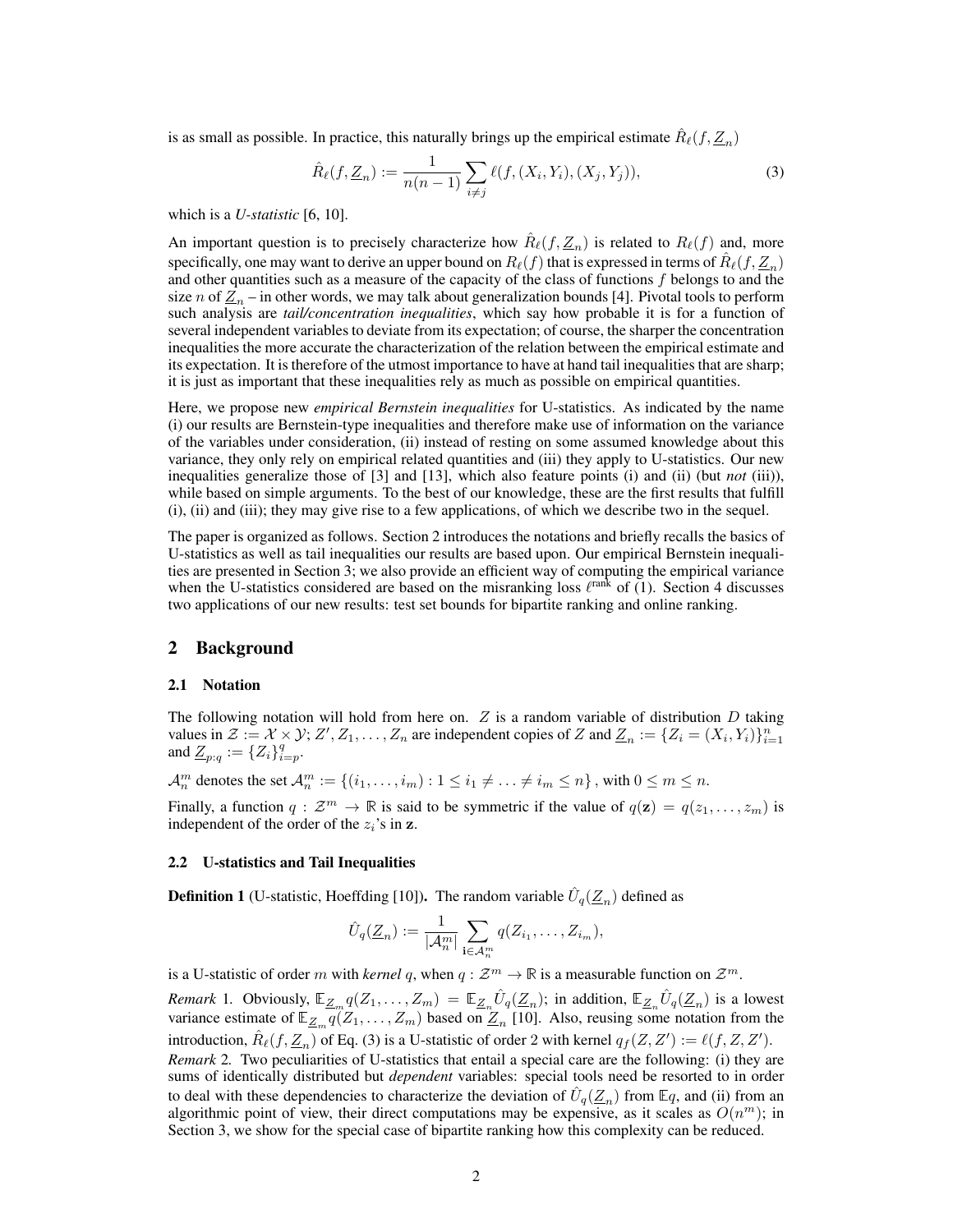

Figure 1: First two plots: values of the right-hand size of (5) and (6), for  $D_{\text{uni}}$  and kernel  $q_m$  for  $m = 2$  and  $m = 10$  (see Example 1) as functions of n. Last two plots: same for  $D_{\text{Ber}}(0.15)$ .

We now recall three tail inequalities (Eq.  $(5)$ ,  $(6)$ ,  $(7)$ ) that hold for U-statistics with *symmetric* and *bounded* kernels q. Normally, these inequalities make explicit use of the length  $q_{\text{max}} - q_{\text{min}}$  of the range  $[q_{\min}, q_{\max}]$  of q. To simplify the reading, we will consider without loss of generality that q has range [0, 1] (an easy way of retrieving the results for bounded q is to consider  $q/||q||_{\infty}$ ).

One key quantity that appears in the original versions of tail inequalities (5) and (6) below is  $\lfloor n/m \rfloor$ , the integer part of the ratio  $n/m$  – this quantity might be thought of as the *effective* number of data. To simplify the notation, we will assume that n is a multiple of m and, therefore,  $n/m = (n/m)$ .

**Theorem 1** (First order tail inequality for  $\hat{U}_q$ , [11].). *Hoeffding proved the following:* 

$$
\forall \varepsilon > 0, \ \mathbb{P}_{\underline{Z}_n} \left\{ \left| \mathbb{E}_{\underline{Z}'_n} \hat{U}_q(\underline{Z}'_n) - \hat{U}_q(\underline{Z}_n) \right| \ge \varepsilon \right\} \le 2 \exp \left\{ -(n/m) \varepsilon^2 \right\},\tag{4}
$$

*Hence*  $\forall \delta \in (0,1]$ , with probability at least  $1 - \delta$  over the random draw of  $\underline{Z}_n$ :

$$
\left|\mathbb{E}_{\underline{Z}'_n} \hat{U}_q(\underline{Z}'_n) - \hat{U}_q(\underline{Z}_n)\right| \le \sqrt{\frac{1}{(n/m)} \ln \frac{2}{\delta}}.
$$
\n(5)

To go from the tail inequality (4) to the bound version (5), it suffices to make use of the elementary *inequality reversal lemma* (Lemma 1) provided in section 3, used also for the bounds given below.

**Theorem 2** (Bernstein Inequalities for  $\hat{U}_q$ , [2, 11]). *Hoeffding [11] and, later, Arcones [2] refined the previous result in the form of Bernstein-type inequalities of the form*

$$
\forall \varepsilon>0, \ \mathbb{P}_{\underline{Z}_n}\left\{\left|\mathbb{E}_{\underline{Z}_n'}\hat{U}_q(\underline{Z}_n')-\hat{U}_q(\underline{Z}_n)\right|\geq \varepsilon\right\}\leq a\exp\left\{-\frac{(n/m)\varepsilon^2}{2\vartheta_{q,m}+b_m\varepsilon}\right\},
$$

*For Hoeffding,*  $a = 2$ ,  $\vartheta_{q,m} = \Sigma_q^2$  *where,*  $\Sigma_q^2$  *is the variance of*  $q(Z_1, \ldots, Z_m)$  *and*  $b_m = 2/3$ *. Hence,*  $\forall \delta \in (0, 1]$ *, with probability at least*  $1 - \delta$ *:* 

$$
\left|\mathbb{E}_{\underline{Z}_n'}\hat{U}_q(\underline{Z}_n') - \hat{U}_q(\underline{Z}_n)\right| \le \sqrt{\frac{2\Sigma_q^2}{(n/m)}\ln\frac{2}{\delta}} + \frac{2}{3(n/m)}\ln\frac{2}{\delta}.\tag{6}
$$

*For Arcones,*  $a = 4$ ,  $\vartheta_{q,m} = m\sigma_q^2$  *where*  $\sigma_q^2$  *is the variance of*  $\mathbb{E}_{Z_2,...,Z_m} q(Z_1, Z_2,..., Z_m)$  *(this is a function of*  $Z_1$ *) and*  $b_m = 2^{m+3}m^{m-1} + (2/3)m^{-2}$ .  $\forall \delta \in (0,1]$ *, with probability at least*  $1 - \delta$ *:* 

$$
\left| \mathbb{E}_{\underline{Z}_n'} \hat{U}_q(\underline{Z}_n') - \hat{U}_q(\underline{Z}_n) \right| \le \sqrt{\frac{2m\sigma_q^2}{(n/m)} \ln \frac{4}{\delta}} + \frac{b_m}{(n/m)} \ln \frac{4}{\delta}.
$$
 (7)

With a slight abuse, we will now refer to Eq.  $(5)$ ,  $(6)$  and  $(7)$  as tail inequalities. In essence, these are confidence intervals at level  $1 - \delta$  for  $\mathbb{E}_{\mathcal{Z}_m} q(\mathcal{Z}_m) = \mathbb{E}_{\mathcal{Z}_n} \hat{U}_q(\mathcal{Z}_n)$ .

*Remark* 3*.* Eq. (7) is based on the so-called Hoeffding decomposition of U-statistics [11]. It provides a more accurate Bernstein-type inequality than that of Eq. (6), as  $m\sigma_q^2$  is known to be smaller than  $\Sigma_q^2$  (see [16]). However, for moderate values of  $n/m$  (e.g.  $n/m < 10^5$ ) and reasonable values of  $\delta$ (e.g.  $\delta = 0.05$ ), the influence of the log terms might be such that the advantage of (7) over (6) goes unnoticed. Thus, we detail our results focusing on an empirical version of (6).

*Example* 1*.* To illustrate how the use of the variance information provides smaller confidence intervals, consider the kernel  $q_m := \prod_{i=1}^m z_i$  and two distributions  $D_{uni}$  and  $D_{\text{Ber}}(p)$ .  $D_{uni}$  is the uniform distribution on [0, 1], for which  $\Sigma^2 = \frac{1}{3^m} - \frac{1}{4^m}$ .  $D_{\text{Ber}}(p)$  is the Bernoulli distribution with parameter  $p \in [0,1]$ , for which  $\Sigma^2 = p^m(1-p^m)$ . Figure 1 shows the behaviors of (6) and (5) for various values of  $m$  as functions of  $n$ . Observe that the variance information renders the bound smaller.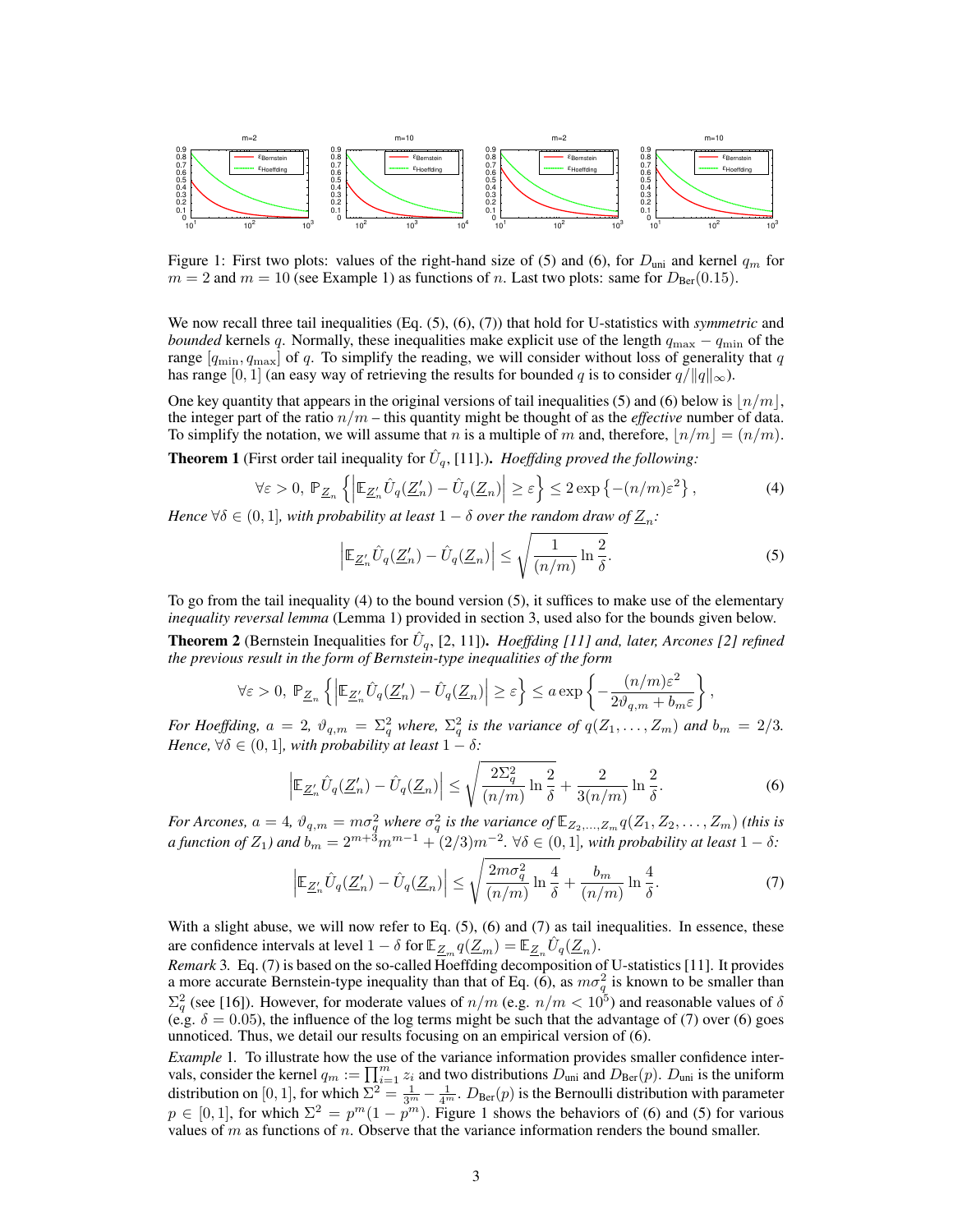# 3 Main Results

This section presents the main results of the paper. We first introduce the inequality reversal lemma, which allows to transform tail inequalities into upper bounds (or confidence intervals), as in (5)-(7).

**Lemma 1** (Inequality Reversal lemma). Let X be a random variable and  $a, b > 0, c, d \ge 0$  such that

$$
\forall \varepsilon > 0, \ \mathbb{P}_X(|X| \ge \varepsilon) \le a \exp\left\{-\frac{b\varepsilon^2}{c + d\varepsilon}\right\},\tag{8}
$$

*then, with probability at least*  $1 - \delta$ 

$$
|X| \le \sqrt{\frac{c}{b} \ln \frac{a}{\delta}} + \frac{d}{b} \ln \frac{a}{\delta}.\tag{9}
$$

*Proof.* Solving for  $\varepsilon$  such that the right hand side of (8) is equal to  $\delta$  gives:

$$
\varepsilon = \frac{1}{2b} \left( d \ln \frac{a}{\delta} + \sqrt{d^2 \ln^2 \frac{a}{\delta} + 4bc \ln \frac{a}{\delta}} \right).
$$

Using  $\sqrt{a+b} \leq \sqrt{a}$  + √ b gives an upper bound on  $\varepsilon$  and provides the result.

## 3.1 Empirical Bernstein Inequalities

Let us now define the empirical variances we will use in our main result.

**Definition 2.** Let  $\hat{\Sigma}_q^2$  be the U-statistic of order  $2m$  defined as:

$$
\hat{\Sigma}_q^2(\underline{Z}_n) := \frac{1}{|\mathcal{A}_n^{2m}|} \sum_{\mathbf{i} \in \mathcal{A}_n^{2m}} \left( q(Z_{i_1}, \dots, Z_{i_m}) - q(Z_{i_{m+1}}, \dots, Z_{i_{2m}}) \right)^2, \tag{10}
$$

and  $\hat{\sigma}_q^2$  be the U-statistic of order  $2m - 1$  defined as:

$$
\hat{\sigma}_q^2(\underline{Z}_n) := \frac{1}{|\mathcal{A}_n^{2m-1}|} \sum_{\mathbf{i} \in \mathcal{A}_n^{2m-1}} q(Z_{i_1}, Z_{i_2}, \dots, Z_{i_m}) q(Z_{i_1}, Z_{i_{m+1}}, \dots, Z_{i_{2m-1}}),
$$
(11)

It is straightforward to see that (cf. the definitions of  $\Sigma_q^2$  in (6) and  $\sigma_q^2$  in (7))

$$
\mathbb{E}_{\underline{Z}_n} \hat{\Sigma}_q^2(\underline{Z}_n) = \Sigma_q^2, \quad \text{and} \quad \mathbb{E}_{\underline{Z}_n} \hat{\sigma}_q^2(\underline{Z}_n) = \sigma_q^2 + \mathbb{E}_{\underline{Z}_m}^2 q(Z_1, \dots, Z_m).
$$

We have the following main result.

**Theorem 3** (Empirical Bernstein Inequalities/Bounds). With probability at least  $1 - \delta$  over  $\underline{Z}_n$ ,

$$
\left|\mathbb{E}_{\underline{Z}'_n}\hat{U}_q(\underline{Z}'_n) - \hat{U}_q(\underline{Z}_n)\right| \le \sqrt{\frac{2\hat{\Sigma}_q^2}{(n/m)}\ln\frac{4}{\delta}} + \frac{5}{(n/m)}\ln\frac{4}{\delta}.\tag{12}
$$

*And, also, with probability at least*  $1 - \delta$ *, (b<sub>m</sub> is the same as in* (7)*)* 

$$
\left| \mathbb{E}_{\underline{Z}'_n} \hat{U}_q(\underline{Z}'_n) - \hat{U}_q(\underline{Z}_n) \right| \le \sqrt{\frac{2m\hat{\sigma}_q^2}{(n/m)} \ln \frac{8}{\delta}} + \frac{5\sqrt{m} + b_m}{(n/m)} \ln \frac{8}{\delta}.
$$
 (13)

*Proof.* We provide the proof of (12) for the upper bound of the confidence interval; the same reasoning carries over to prove the lower bound. The proof of (13) is very similar.

First, let us call Q the kernel of  $\hat{\Sigma}_q^2$ :

$$
Q(Z_1,\ldots,Z_{2m}):=(q(Z_1,\ldots,Z_m)-q(Z_{m+1},\ldots,Z_{2m}))^2.
$$

 $\Box$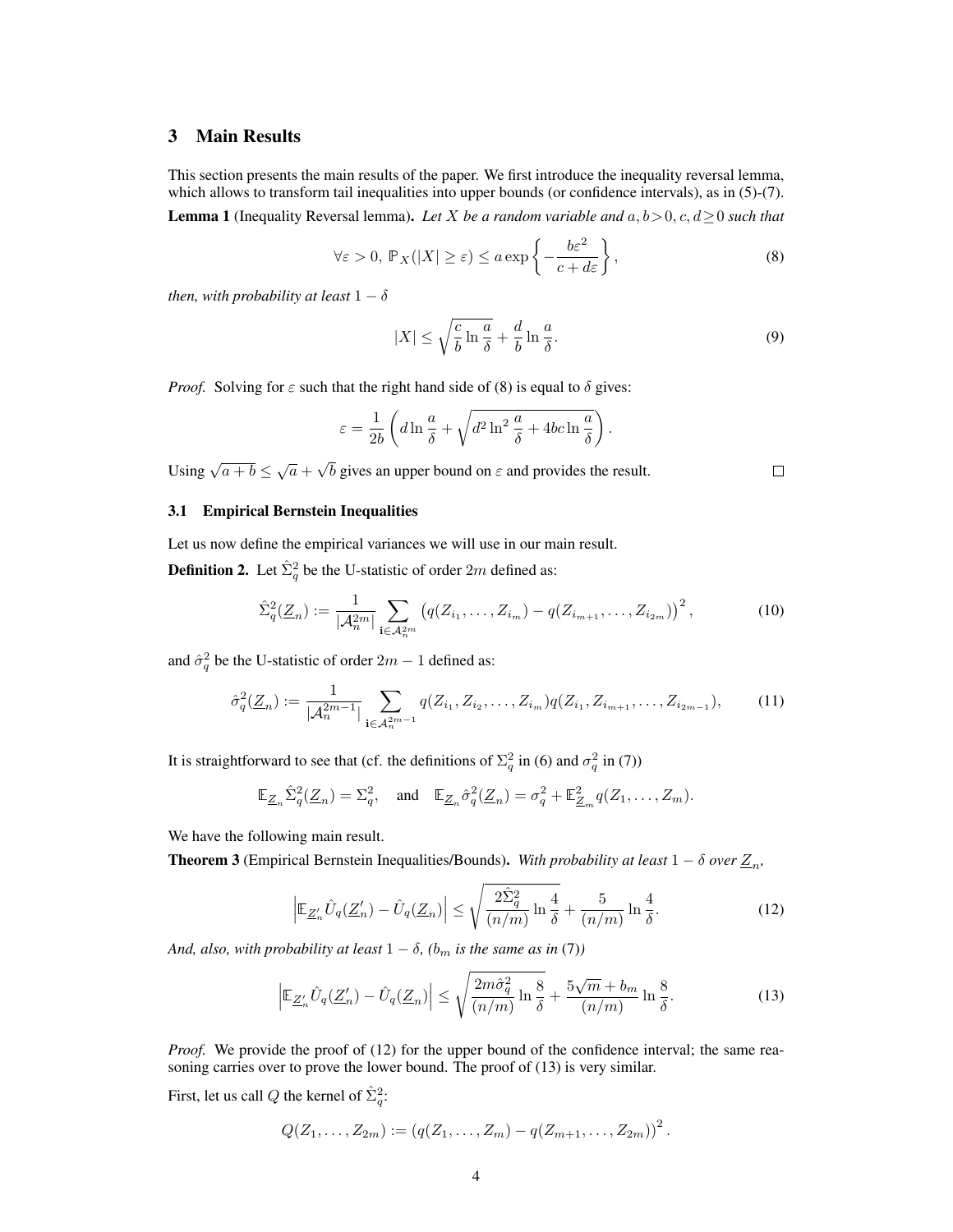$Q$  is of order  $2m$ , has range [0, 1] but it is not necessarily symmetric. An equivalent symmetric kernel for  $\hat{\Sigma}_q^2$  is  $Q_{sym}$ :

$$
Q_{sym}(Z_1,\ldots,Z_{2m}):=\frac{1}{(2m)!}\sum_{\omega\in\mathcal{P}_{2m}}\left(q(Z_{\omega(1)},\ldots,Z_{\omega(m)})-q(Z_{\omega(m+1)},\ldots,Z_{\omega(2m)})\right)^2
$$

where  $\mathcal{P}_m$  is the set of all the permutations over  $\{1, \ldots, m\}$ . This kernel is symmetric (and has range  $[0, 1]$ ) and Theorem 2 can be applied to bound  $\Sigma^2$  as follows: with prob. at least  $1 - \delta$ 

$$
\Sigma^2 = \mathbb{E}_{\underline{Z}_{2m}'} Q_{\text{sym}}(\underline{Z}_{2m}') = \mathbb{E}_{\underline{Z}_n'} \hat{\Sigma}_q^2(\underline{Z}_n') \le \hat{\Sigma}_q^2(\underline{Z}_n) + \sqrt{\frac{2\mathbb{V}(Q_{\text{sym}})}{(n/2m)} \ln \frac{2}{\delta}} + \frac{2}{3(n/2m)} \ln \frac{2}{\delta},
$$

where  $\mathbb{V}(Q_{\text{sym}})$  is the variance of  $Q_{\text{sym}}$ . As  $Q_{\text{sym}}$  has range [0, 1],

$$
\mathbb{V}(Q_{\text{sym}}) = \mathbb{E}Q_{\text{sym}}^2 - \mathbb{E}^2 Q_{\text{sym}} \leq \mathbb{E}Q_{\text{sym}}^2 \leq \mathbb{E}Q_{\text{sym}} = \Sigma^2,
$$

and therefore

$$
\Sigma^2 \leq \hat{\Sigma}_q^2(\underline{Z}_n) + \sqrt{\frac{4\Sigma^2}{(n/m)}\ln\frac{2}{\delta}} + \frac{4}{3(n/m)}\ln\frac{2}{\delta}.
$$

(To establish (13) we additionally use  $\hat{\sigma}_q^2(\underline{Z}_n) \ge \sigma_q^2$ ).

Following the approach of [13], we introduce  $(\sqrt{\Sigma^2} - \sqrt{(m/n) \ln(2/\delta)})^2$  and we get

$$
\left(\sqrt{\Sigma^2} - \sqrt{(m/n)\ln(2/\delta)}\right)^2 \leq \hat{\Sigma}_q^2(\underline{Z}_n) + \frac{7}{3(n/m)}\ln\frac{2}{\delta},
$$

and taking the square root of both side, using  $1 + \sqrt{7/3} < 3$  and  $\sqrt{a + b} \le \sqrt{a}$  + √ b again gives

$$
\sqrt{\Sigma^2} \leq \sqrt{\hat{\Sigma}_q^2(\underline{Z}_n)} + 3\sqrt{\frac{1}{(n/m)}\ln\frac{2}{\delta}}
$$

.

We now apply Theorem 2 to bound  $|\mathbb{E}_{\underline{Z}_n'} \hat{U}_q(\underline{Z}_n') - \hat{U}_q(\underline{Z}_n)|$ , and plug in the latter equation, adjusting δ to  $\delta/2$  so the obtained inequality still holds with probability 1 – δ. Bounding appropriate constants gives the desired result.  $\Box$ 

*Remark* 4*.* In addition to providing an empirical Bernstein bound for U-statistics based on arbitrary bounded kernels, our result differs from that of Maurer and Pontil [13] by the way we derive it. Here, we apply the same tail inequality twice, taking advantage of the fact that estimates for the variances we are interested in are also U-statistics. Maurer and Pontil use a tail inequality on self bounded random variables and do not explicitly take advantage of the estimates they use being U-statistics.

#### 3.2 Efficient Computation of the Variance Estimate for Bipartite Ranking

We have just showed how empirical Bernstein inequalities can be derived for U-statistics. The estimates that enter into play in the presented results are U-statistics with kernels of order  $2m$  (or  $2m - 1$ ), meaning that a direct approach to practically compute them would scale as  $O(n^{2m})$  (or  $O(n^{2m-1})$ ). This scaling might be prohibitive as soon as n gets large.

Here, we propose an efficient way of evaluating the estimate  $\hat{\Sigma}_q^2$  (a similar reasoning carries over for  $\hat{\sigma}_q^2$ ) in the special case where  $\mathcal{Y} = \{-1, +1\}$  and the kernel  $q_f$  induces the misranking loss (1):

$$
q_f((x,y),(x',y')) := \mathbb{1}_{\{(y-y')(f(x)-f(x'))<0\}}, \ \forall f \in \mathbb{R}^{\mathcal{X}},
$$

which is a symmetric kernel of order  $m = 2$  with range [0, 1]. In other words, we address the *bipartite ranking* problem. We have the following result.

**Proposition 1** (Efficient computation of  $\hat{\Sigma}_{q_f}^2$ ).  $\forall n$ , the computation of

$$
\hat{\Sigma}_{q_f}(\mathbf{z}_n) = \frac{1}{|\mathcal{A}_n^4|} \sum_{\mathbf{i} \in \mathcal{A}_n^4} \left( \mathbb{1}_{\left\{(y_{i_1} - y_{i_2})(f(x_{i_1}) - f(x_{i_2})) < 0\right\}} - \mathbb{1}_{\left\{(y_{i_3} - y_{i_4})(f(x_{i_3}) - f(x_{i_4})) < 0\right\}} \right)^2
$$

*can be performed in*  $O(n \ln n)$ *.*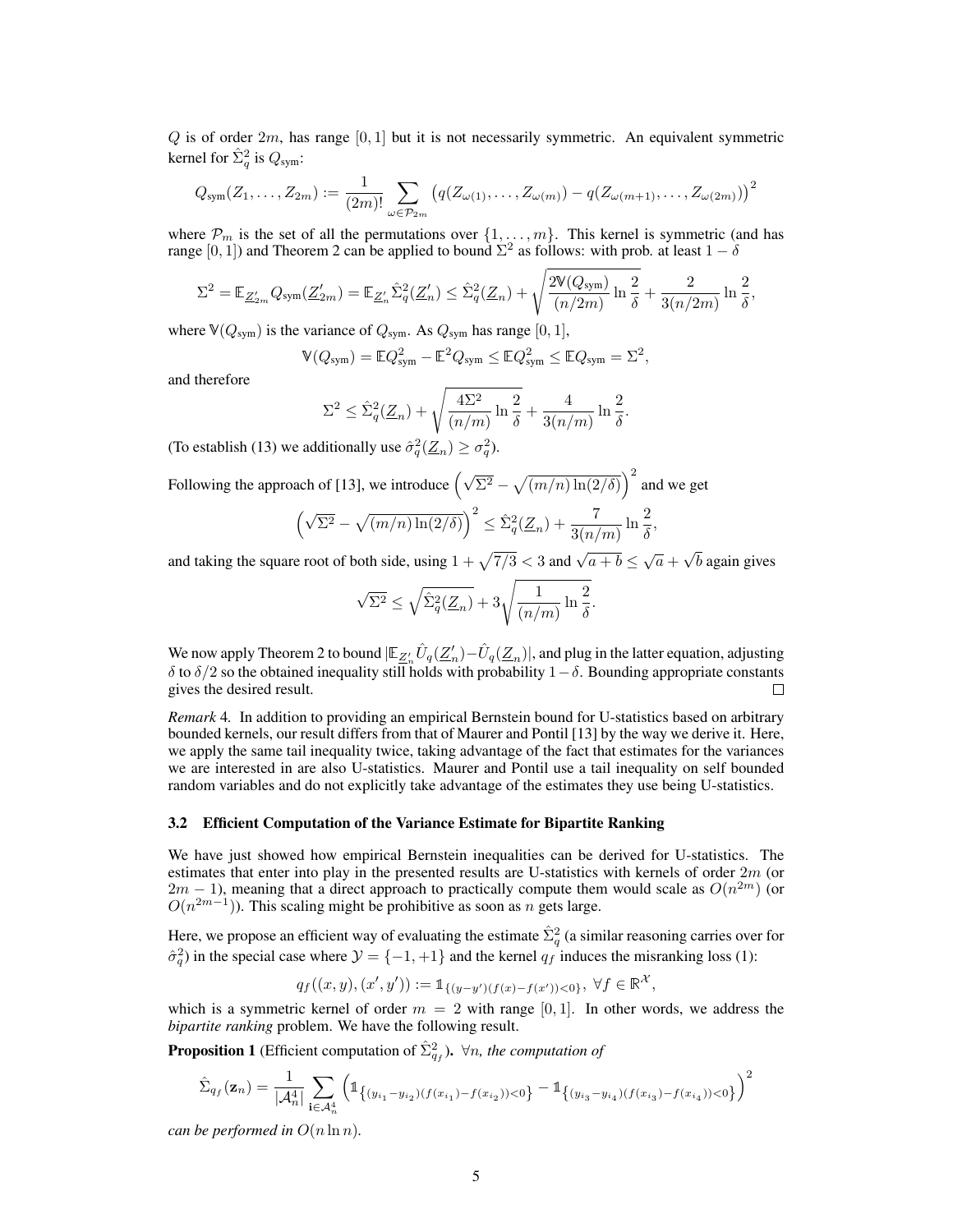*Proof.* We simply provide an algorithmic way to compute  $\hat{\Sigma}_{q_f}^2(\mathbf{z}_n)$ . To simplify the reading, we replace  $i_1, i_2, i_3, i_4$  by  $i, j, k, l$ , respectively. We also drop the normalization factor  $|A_n^4|^{-1}$  (hence the use of  $\propto$  instead of = in the first line below). We have

$$
\hat{\Sigma}_{q_f}^2(\mathbf{z}_n) \propto \sum_{\substack{i,j,k,l \\ i \neq j \neq k \neq l}} (q_f(z_i, z_j) - q_f(z_k, z_l))^2 = \sum_{\substack{i,j,k,l \\ i \neq j \neq k \neq l}} (q_f^2(z_i, z_j) - 2q_f(z_i, z_j)q_f(z_k, z_l) + q_f^2(z_k, z_l)),
$$
\n
$$
= 2(n-2)(n-3) \sum_{\substack{i,j,k,l \\ i \neq j \neq k \neq l}} q_f(z_i, z_j) - 2 \sum_{\substack{i,j,k,l \\ i \neq j \neq k \neq l}} q_f(z_i, z_j)q_f(z_k, z_l) \text{ since } \begin{pmatrix} q_f^2 = q_f \\ q_f(\mathbf{z}, \mathbf{z}) = 0 \end{pmatrix}.
$$

The first term of the last line is proportional to the well-known Wilcoxon-Mann-Whitney statistic [9]. There exist efficient ways  $(O(n \ln n))$  to compute it, based on sorting the values of the  $f(x_i)$ 's. We show how to deal with the second term, using sorting arguments as well. Note that

$$
\sum_{\substack{i,j,k,l \ j \neq j \neq k \neq l}} q_f(z_i, z_j) q_f(z_k, z_l) = \left(\sum_{i,j} q_f(z_i, z_j)\right)^2 - 4 \sum_{i \neq j \neq k} q_f(z_i, z_j) q_f(z_i, z_k) - 2 \sum_{i,j} q_f^2(z_i, z_j).
$$

We have subtracted from the square of  $\sum_{i,j} q_f(z_i, z_j)$  all the products  $q_f(z_i, z_j) q_f(z_k, z_l)$  such that exactly one of the variables appears both in  $q_f(z_i, z_j)$  and  $q_f(z_k, z_l)$ , which happens when  $i = k$ ,  $i = l, j = k, j = l$ ; using the symmetry of  $q_f$  then provides the second term (together with the factor 4). We also have subtracted all the products  $q_f(z_i, z_j)q_f(z_k, z_l)$  where  $i = k$  and  $j = l$  or  $i = l$  and  $j = k$ , in which case the product reduces to  $q_f^2(z_i, z_j)$  (hence the factor 2) – this gives the last term. Thus (using  $q_f^2 = q_f$ ), defining  $R(\mathbf{z}_n) := \sum_{i,j} q_f(z_i, z_j)$  and doing some simple calculations:

$$
\hat{\Sigma}_{q_f}(\mathbf{z}_n) = \frac{1}{|\mathcal{A}_n^4|} \left[ -2R^2(\mathbf{z}_n) + 2(n^2 - 5n + 8)R(\mathbf{z}_n) + 8 \sum_{i \neq j \neq k} q_f(z_i, z_j) q_f(z_i, z_k) \right]
$$
(14)

The only term that now requires special care is the last one (which is proportional to  $\hat{\sigma}_{q_f}^2(\mathbf{z}_n)$ ).

Recalling that  $q_f(z_i, z_j) = \mathbb{1}_{\{(y_i - y_j)(f(x_i) - f(x_j)) < 0\}}$ , we observe that

$$
q_f(z_i, z_j)q_f(z_i, z_k) = 1 \Leftrightarrow \begin{cases} y_i = -1, \ y_j = y_k = +1 \text{ and } f(x_i) > f(x_j), f(x_k), \text{ or} \\ y_i = +1, \ y_j = y_k = -1 \text{ and } f(x_i) < f(x_j), f(x_k). \end{cases} (15)
$$

Let us define  $\mathcal{E}^+(i)$  and  $\mathcal{E}^-(i)$  as

$$
\mathcal{E}^+(i) := \{j : y_j = -1, \ f(x_j) > f(x_i)\}, \text{ and } \mathcal{E}^-(i) := \{j : y_j = +1, \ f(x_j) < f(x_i)\}.
$$

and their sizes  $\kappa_i^+ := |\mathcal{E}^+(i)|$ , and  $\kappa_i^- := |\mathcal{E}^-(i)|$ .

For *i* such that  $y_i = 1$ ,  $\kappa_i^+$  is the number of negative instances that have been scored higher than  $x_i$ by f. From (15), we see that the contribution of i to the last term of (14) corresponds to the number  $\kappa_i^+(\kappa_i^+ - 1)$  of ordered pairs of indices in  $\mathcal{E}^+(i)$  (similarly for  $\kappa_i^-$ , with  $y_i = -1$ ). Henceforth:

$$
\sum_{i \neq j \neq k} q_f(z_i, z_j) q_f(z_i, z_k) = \sum_{i: y_i = +1} \kappa_i^+( \kappa_i^+ - 1) + \sum_{i: y_i = -1} \kappa_i^-( \kappa_i^- - 1).
$$

A simple way to compute the first sum (on i such that  $y_i = +1$ ) is to sort and visit the data by descending order of scores and then to incrementally compute the  $\kappa_i^+$ 's and the corresponding sum: when a negative instance is encountered,  $\kappa_i^+$  is incremented by 1 and when a positive instance is visited,  $\kappa_i^+(\kappa_i^+-1)$  is added to the current sum. An identical reasoning works for the second sum. The cost of computing  $\hat{\Sigma}_{q_f}$  is therefore that of sorting the scores, which has cost  $O(n \ln n)$ .  $\Box$ 

## 4 Applications and Discussion

Here, we mention potential applications of the new empirical inequalities we have just presented.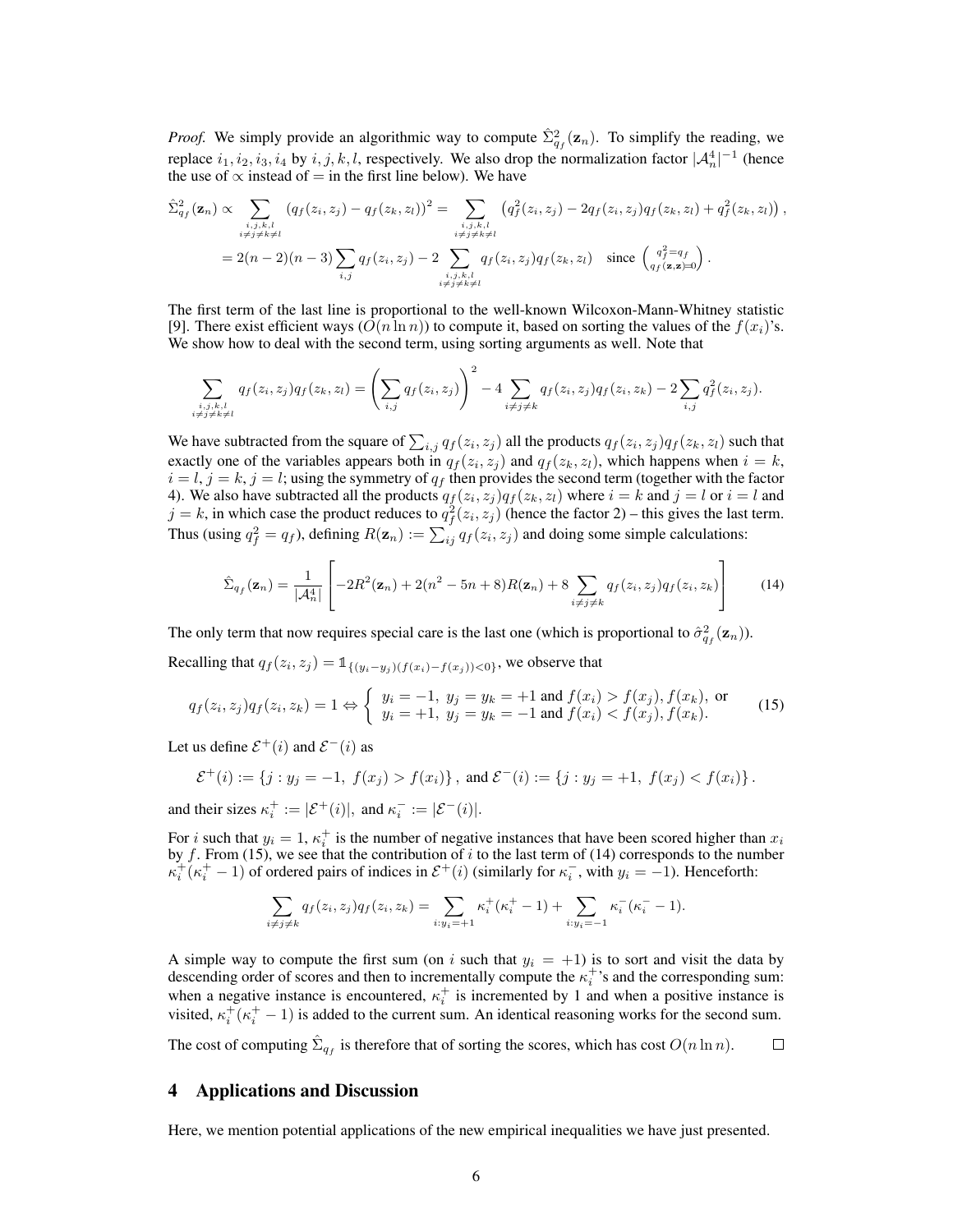

Figure 2: Left: UCI banana dataset, data labelled +1 (−1) in red (green). Right: half the confidence interval of the Hoeffding bound and that of the empirical Bernstein bound as functions of  $n_{test}$ .

#### 4.1 Test Set Bounds

A direct use of the empirical Bernstein inequalities is to draw test set bounds. In this scenario, a sample  $Z_n$  is split into a training set  $Z_{\text{train}} := Z_{1:n_{\text{train}}}$  of  $n_{\text{train}}$  data and a hold-out set  $Z_{\text{test}} :=$  $Z_{n_{\text{train}}+1:n}$  of size  $n_{\text{test}}$ .  $Z_{\text{train}}$  is used to train a model  $f$  that minimizes an empirical risk based on a U-statistic inducing loss (such as in (1) or (2)) and  $Z_{\text{test}}$  is used to compute a confidence interval on the expected risk of f. For instance, if we consider the bipartite ranking problem, the loss is  $\ell^{\text{rank}}$ , the corresponding kernel is  $q_f(Z, Z') = \ell^{\text{rank}}(f, Z, Z')$ , and, with probability at least  $1 - \delta$ 

$$
R_{\ell^{\text{rank}}}(f) \leq \hat{R}_{\ell^{\text{rank}}}(f, \underline{Z}_{\text{test}}) + \sqrt{\frac{4\hat{\Sigma}_{q_f}^2(\underline{Z}_{\text{test}})\ln(4/\delta)}{n_{\text{test}}}} + \frac{10}{n_{\text{test}}}\ln\frac{4}{\delta},\tag{16}
$$

where  $\hat{\Sigma}_{q_f}^2(\underline{Z}_{\text{test}})$  is naturally the empirical variance of  $q_f$  computed on  $\underline{Z}_{\text{test}}$ .

Figure 2 displays the behavior of such test set bounds as  $n_{test}$  grows for the UCI banana dataset. To produce this plot, we have learned a linear scoring function  $f(\cdot) = \langle \mathbf{w}, \cdot \rangle$  by minimizing

$$
\lambda \|\mathbf{w}\|^2 + \sum_{i \neq j} (1 - (Y_i - Y_j)(\mathbf{w}, X_i - X_j))^2
$$

for  $\lambda = 1.0$ . Of course, a purely linear scoring function would not make it possible to achieve good ranking accuracy so we in fact work in the reproducing kernel hilbert space associated with the Gaussian kernel  $k(x, x') = \exp(-\|x - x'\|^2/2)$ . We train our scoring function on  $n_{\text{train}} = 1000$  data points and evaluate the test set bound on  $n_{\text{test}} = 100, 500, 1000, 5000, 10000$  data points. Figure 2 (right) reports the size of half the confidence interval of the Hoeffding bound (5) and that of the empirical Bernstein bound given in (16). Just as in the situation described in Example 1, the use of variance information gives rise to smaller confidence intervals, even for moderate sizes of test sets.

## 4.2 Online Ranking and Empirical Racing Algorithms

Another application that we would like to describe is online bipartite ranking. Due to space limitation, we only provide the main ideas on how we think our empirical tail inequalities and the efficient computation of the variance estimates we propose might be particularly useful in this scenario.

First, let us precise what we mean by online bipartite ranking. Obviously, this means that  $\mathcal{Y} =$  $\{-1, +1\}$  and that the loss of interest is  $\ell^{\text{rank}}$ . In addition, it means that given a training set  $Z =$  ${Z_i := (X_i, Y_i)}_{i=1}^n$  the learning procedure will process the data of Z incrementally to give rise to hypotheses  $f_1, f_2, \ldots, f_T$ . As  $\ell^{\text{rank}}$  entails a kernel of order  $m = 2$ , we assume that  $n = 2T$  and that we process the data from  $Z$  pairs by pairs, i.e.  $(Z_1, Z_2)$  are used to learn  $f_1$ ,  $(Z_3, Z_4)$  and  $f_1$ are used to learn  $f_2$  and, more generally,  $(Z_{2t-1}, Z_{2t})$  and  $f_{t-1}$  are used to produce  $f_t$  (there exist more clever ways to handle the data but this goes out of the scope of the present paper). We do not specify any learning algorithm but we may imagine trying to minimize a penalized empirical risk based on the surrogate loss  $\ell^{sur}$ : if linear functions  $f(\cdot) = \langle \mathbf{w}, \cdot \rangle$  are considered and a penalization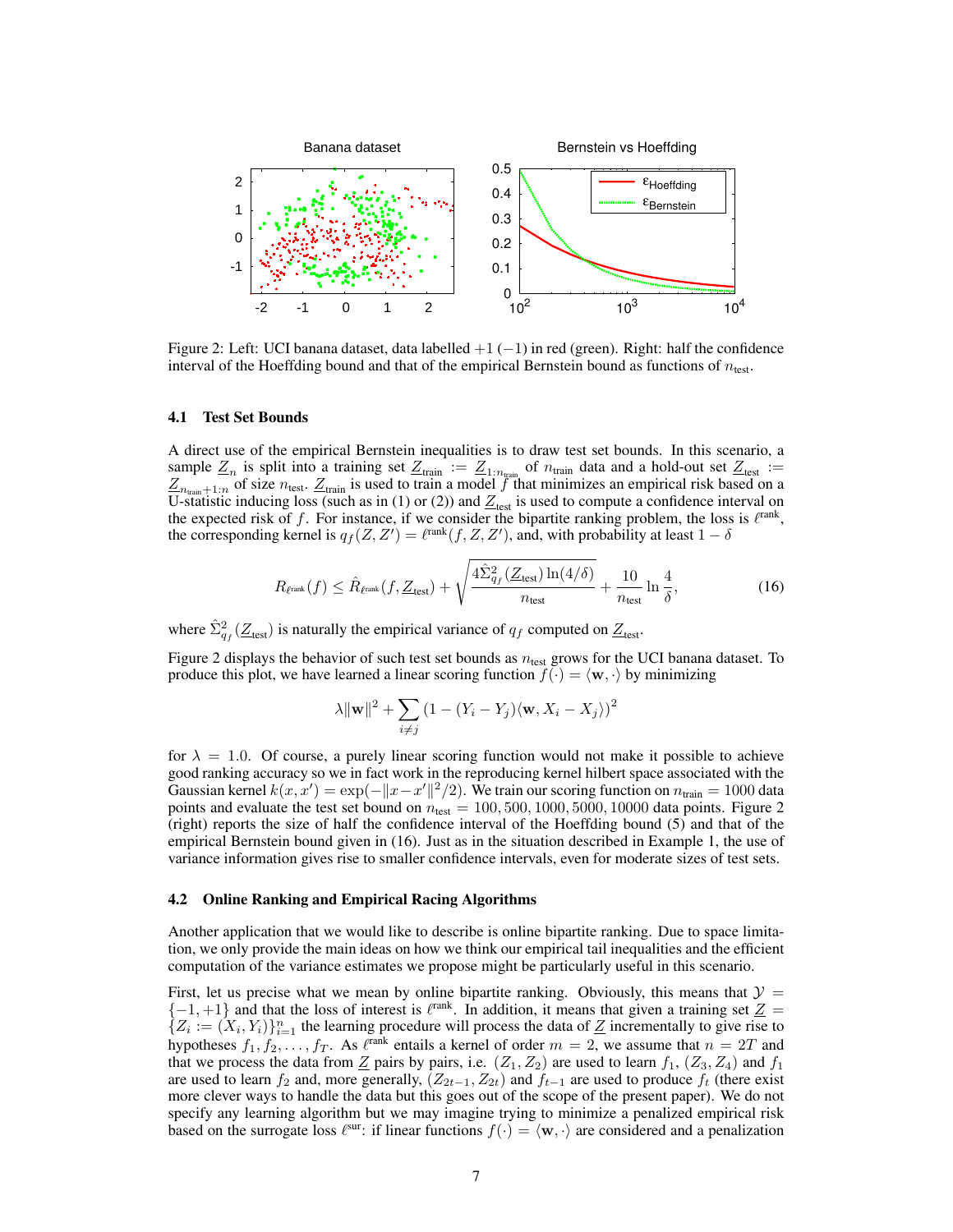like  $\|\mathbf{w}\|^2$  is used then the optimization problem to solve is of the same form as in the batch case:

$$
\lambda \|\mathbf{w}\|^2 + \sum_{i \neq j} (1 - (Y_i - Y_j) \langle \mathbf{w}, X_i - X_j \rangle)^2,
$$

but is solved incrementally here. Rank-1 update formulas for inverses of matrices easily provide means to incrementally solve this problem as new data arrive (this is the main reason why we have mentioned this surrogate function).

As evoked by [5], a nice feature of online learning is that the expected risk of hypothesis  $f_t$  can be estimated on the  $n - 2t$  examples of  $Z$  it was not trained on. Namely, when  $2\tau$  data have been processed, there exist  $\tau$  hypotheses  $f_1, \ldots, f_\tau$  and, for  $t < \tau$ , with probability at least  $1 - \delta$ :

$$
\left|R_{\ell^{\text{rank}}}(f_t) - \hat{R}_{\ell^{\text{rank}}}(f_t, \underline{Z}_{2t:2\tau}))\right| \leq \sqrt{\frac{2\hat{\Sigma}_{q_f}^2(\underline{Z}_{2t:2\tau})\ln(4/\delta)}{\tau-t}} + \frac{5}{\tau-t}\ln\frac{4}{\delta}.
$$

If one wants to have these confidence intervals to *simultaneously* hold for all t and all  $\tau$  with probability 1 –  $\delta$ , basic computations to calculate the number of pairs  $(t, \tau)$ , with  $1 \le t < \tau \le n$  show that it suffices to adjust  $\delta$  to  $4\delta/(n+1)^2$ . Hence, with probability at least  $1-\delta$ :  $\forall 1 \le t < \tau \le n$ ,

$$
\left| R_{\ell^{\text{rank}}}(f_t) - \hat{R}_{\ell^{\text{rank}}}(f_t, \underline{Z}_{2t:2\tau}) \right| \leq \sqrt{\frac{4\hat{\Sigma}_{q_f}^2(\underline{Z}_{2t:2\tau})\ln((n+1)/\delta)}{\tau - t}} + \frac{10}{\tau - t}\ln\frac{n+1}{\delta}.\tag{17}
$$

We would like to draw the attention of the reader on two features: one has to do with statistical considerations and the other with algorithmic ones. First, if the confidence intervals simultaneously hold for all t and all  $\tau$  as in (17), it is possible, as the online learning process goes through, to discard the hypotheses  $f_t$  which have their lower bound (according to (17)) on  $R_{\ell^{\text{rank}}}(f_t)$  that is higher than the upper bound (according to (17) as well) on  $R_{\ell^{\text{rank}}}(f_{t'})$  for some other hypothesis  $f_{t'}$ . This corresponds to a *racing algorithm* as described in [12]. Theoretically analyzing the relevance of such a race can be easily done with the results of [14], which deal with empirical Bernstein racing, but for non-U-statistics. This full analysis will be provided in a long version of the present paper. Second, it is algorithmically possible to preserve some efficiency in computing the various variance estimates through the online learning process: these computations rely on sorting arguments, and it is possible to take advantage of structures like binary search trees such as AVL trees, that are precisely designed to efficiently maintain and update sorted lists of numbers. The remaining question is whether it is possible to have *shared* such structures to summarize the sorted lists of scores for various hypotheses (recall that the scores are computed on the same data). This will be the subject of further research.

## 5 Conclusion

We have proposed new empirical Bernstein inequalities designed for U-statistics. They generalize the empirical inequalities of [13] and [3] while they merely result from two applications of the same non-empirical tail inequality for U-statistics. We also show how, in the bipartite ranking situation, the empirical variance can be efficiently computed. We mention potential applications, with illustrative results for the case of test set bounds in the realm of bipartite ranking. In addition to the possible extensions discussed in the previous section, we wonder whether it is possible to draw similar empirical inequalities for other types of rich statistics such as, e.g., linear rank statistics [8]. Obviously, we plan to work on establishing generalization bounds derived from the new concentration inequalities presented. This would require to carefully define a sound notion of capacity for U-statistic-based classes of functions (inspired, for example, from localized Rademacher complexities). Such new bounds would be compared with those proposed in [1, 6, 7, 15] for the bipartite ranking and/or pairwise classification problems. Finally, we also plan to carry out intensive simulations —in particular for the task of online ranking— to get even more insights on the relevance of our contribution.

#### Acknowledgments

This work is partially supported by the IST Program of the EC, under the FP7 Pascal 2 Network of Excellence, ICT-216886-NOE. LR is partially supported by the ANR project ASAP.